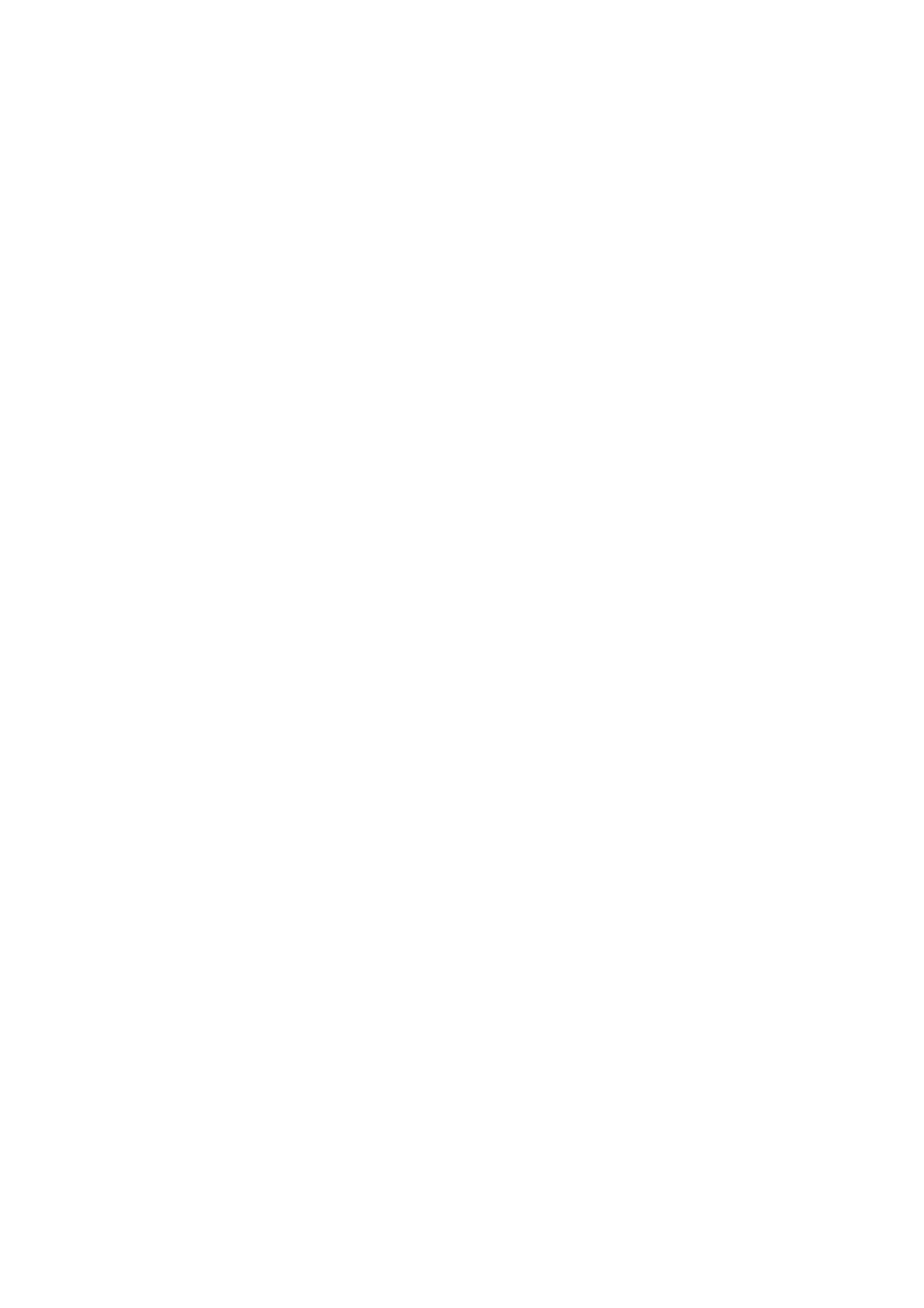# **Public consultation document**

# **Secretariat Proposal for a "Unified Approach" under Pillar One**

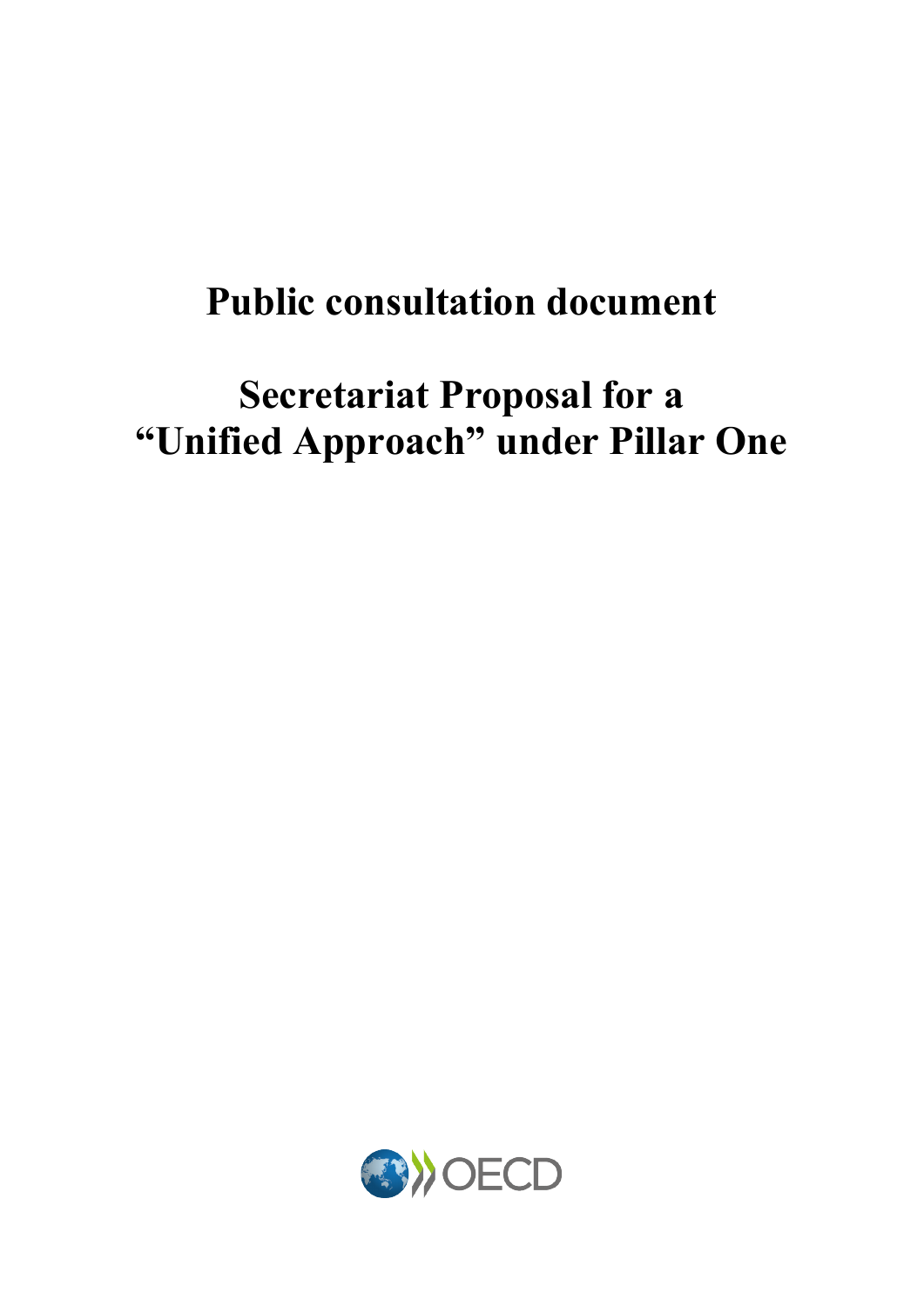# **Table of contents**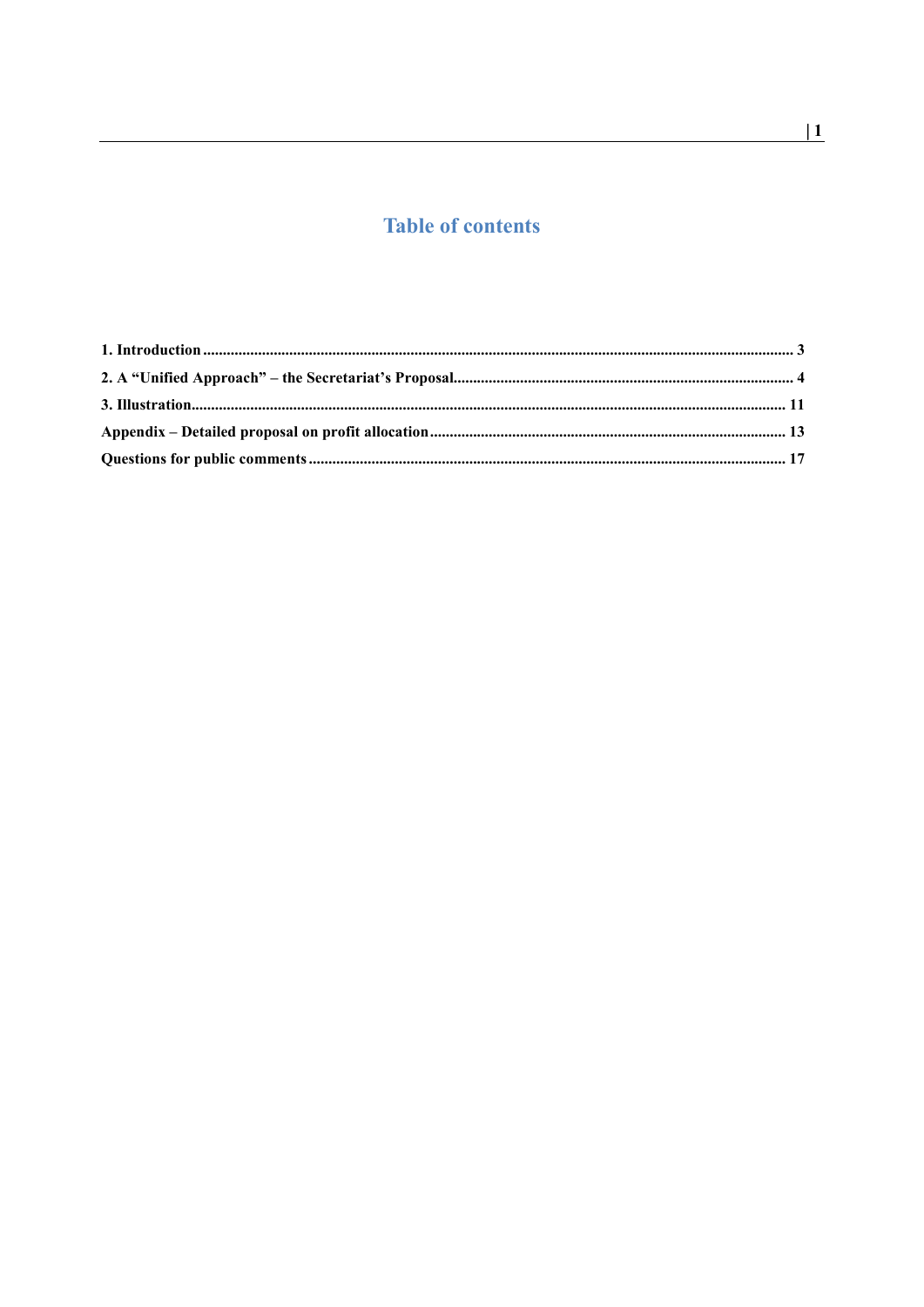#### **Background**

The Programme of Work (PoW) adopted by the Inclusive Framework on BEPS at its meeting of 28-29 May 2019, and approved by the G20 Finance Ministers and Leaders at their respective meetings in Japan in June 2019, provides for two pillars to be developed, on a without prejudice basis, with a consensus solution to be agreed by the end of 2020. For Pillar One, the PoW allocates work to explore the three proposals articulated so far, but recognises that for a solution to be delivered in 2020, the outlines of a unified approach would need to be agreed by January 2020. This outline will have to reduce the number of options available and bridge the remaining gaps to facilitate the task of arriving at a consensus on a unified approach to Pillar One in 2020.

Consistent with that objective and to help expedite progress towards reaching a consensus solution to Pillar One issues, the Secretariat prepared a proposed "Unified Approach". It is built on the significant commonalities identified in the PoW, takes account of the views expressed during the March Public Consultation in Paris, and seeks to consider the different positions of the members of the Inclusive Framework. This proposal was discussed by the Task Force on the Digital Economy (TFDE) at its meeting on 1 October 2019 and is now released to the public for comments.

#### **Public Consultation**

The public consultation meeting on the proposed "Unified Approach" to deal with Pillar One issues will be held on 21 and 22 November 2019 at the OECD Conference Centre in Paris, France. The objective is to provide external stakeholders an opportunity to provide input into the ongoing work. Another separate public consultation meeting on Pillar Two issues will be organised in December 2019, and the related public consultation document is expected to be released in early November 2019.

This consultation document describes, at a high-level, the "Unified Approach" to Pillar One proposed by the Secretariat, and seeks comments from the public on a number of policy issues and technical aspects. The comments provided will assist members of the Inclusive Framework in the development of a solution for its final report to the G20 in 2020.

Interested parties are invited to send their comments no later than **Tuesday, 12 November 2019, noon Paris time**, by email to **TFDE**@oecd.org in Word format (in order to facilitate their distribution to government officials). They should be addressed to the Tax Policy and Statistics Division, Centre for Tax Policy and Administration.

Please note that all comments on this public consultation document will be made publicly available. Comments submitted in the name of a collective "grouping" or "coalition", or by any person submitting comments on behalf of another person or group of persons, should identify all enterprises or individuals who are members of that collective group, or the person(s) on whose behalf the commentator(s) are acting. Speakers and other participants at the upcoming public consultation meeting in Paris will be selected from among those providing timely written comments on this consultation document. Information on the public consultation meeting is available on the [OECD website.](https://www.oecd.org/tax/beps/public-consultation-meeting-secretariat-proposal-unified-approach-pillar-one-21-22-november-2019.htm)

**The proposals included in this consultation document have been prepared by the Secretariat, and do not represent the consensus views of the Inclusive Framework, the Committee on Fiscal Affairs (CFA) or their subsidiary bodies.**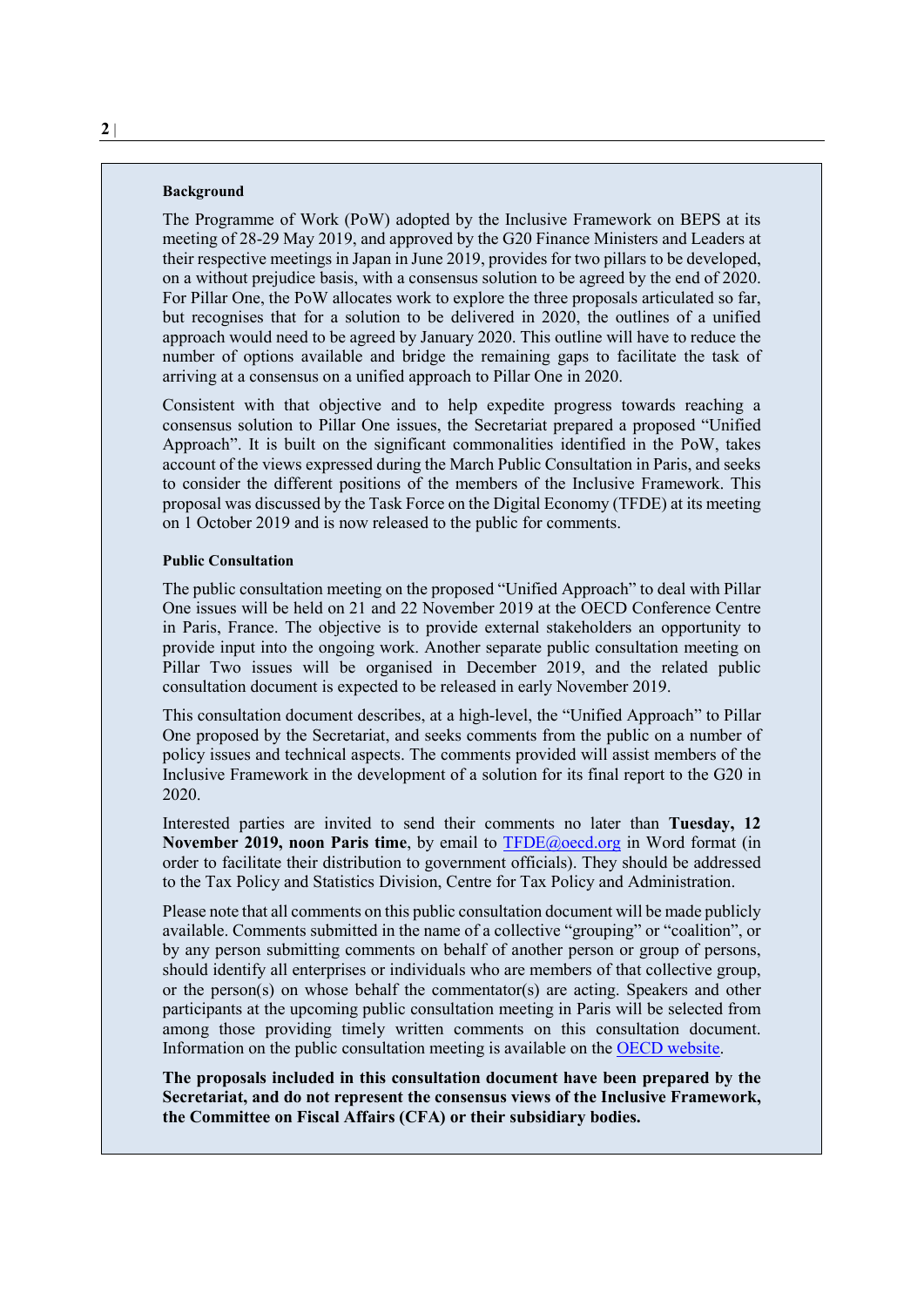# <span id="page-5-0"></span>**1. Introduction**

1. The tax challenges of the digitalisation of the economy were identified as one of the main areas of focus of the Base Erosion and Profit Shifting (BEPS) Action Plan, leading to the 20[1](#page-5-1)5 BEPS Action 1 Report.<sup>1</sup> Policy discussion on those challenges remains an important part of the international agenda.

2. Following a mandate by G20 Finance Ministers in March 2017, the Inclusive Framework, working through its Task Force on the Digital Economy (TFDE) delivered an Interim Report in March 2018: Tax Challenges Arising from Digitalisation – Interim Report 2018 (the Interim Report)[.2](#page-5-2)

3. Conscious of the ambitious G20 time frame and the significance of the issue, the TFDE further intensified its work following the delivery of the Interim Report. Drawing on the analysis included in the Action 1 Report as well as the Interim Report, and informed by the discussions at the July 2018 and December 2018 meetings of the TFDE on a "without prejudice" basis, a number of proposals were made by delegates to the TFDE. These proposals, together with the recent discussions and comments from members of the OECD/G20 Inclusive Framework, lay the grounds for the Inclusive Framework to agree on the way forward to achieving a consensus-based solution in 2020.

4. In January 2019, the Inclusive Framework issued a short Policy Note, which grouped the proposals under consideration into two pillars.<sup>[3](#page-5-3)</sup> Pillar One, with which this document is concerned, focuses on the allocation of taxing rights and seeks to undertake a coherent and concurrent review of the profit allocation and nexus rules. Pillar One comprises the "user participation", "marketing intangibles", and "significant economic presence" proposals. The Policy Note stated that these proposals would entail solutions that go beyond the arm's length principle. Pillar Two is concerned with the remaining BEPS issues.

5. As part of the continuing work, a public consultation document was released on 13 February 2019, which sought input from external stakeholders.[4](#page-5-4)

6. On 28 May 2019, the Inclusive Framework adopted a Programme of Work to develop a consensus solution to the tax challenges raised by the digitalisation of the

<span id="page-5-1"></span> <sup>1</sup> OECD (2015), *Addressing the Tax Challenges of the Digital Economy*, Action 1 – 2015 Final Report, OECD/G20 Base Erosion and Profit Shifting Project, OECD Publishing, Paris.

<span id="page-5-2"></span><sup>2</sup> OECD (2018), *Tax Challenges Arising from Digitalisation – Interim Report 2018*, Inclusive Framework on BEPS, OECD/G20 Base Erosion and Profit Shifting Project, OECD Publishing, Paris.

<span id="page-5-3"></span><sup>3</sup> *Addressing the Tax Challenges of the Digitalisation of the Economy – Policy Note*, as approved by the Inclusive Framework on BEPS on 23 January 2019, OECD 2019, accessible at [www.oecd.org/tax/beps/policy-note-beps-inclusive-framework-addressing-tax-challenges](http://www.oecd.org/tax/beps/policy-note-beps-inclusive-framework-addressing-tax-challenges-digitalisation.pdf)[digitalisation.pdf](http://www.oecd.org/tax/beps/policy-note-beps-inclusive-framework-addressing-tax-challenges-digitalisation.pdf)

<span id="page-5-4"></span><sup>4</sup> Public Consultation Document, *Addressing the Tax Challenges of the Digitalisation of the Economy*, 13 February – 6 March 2019.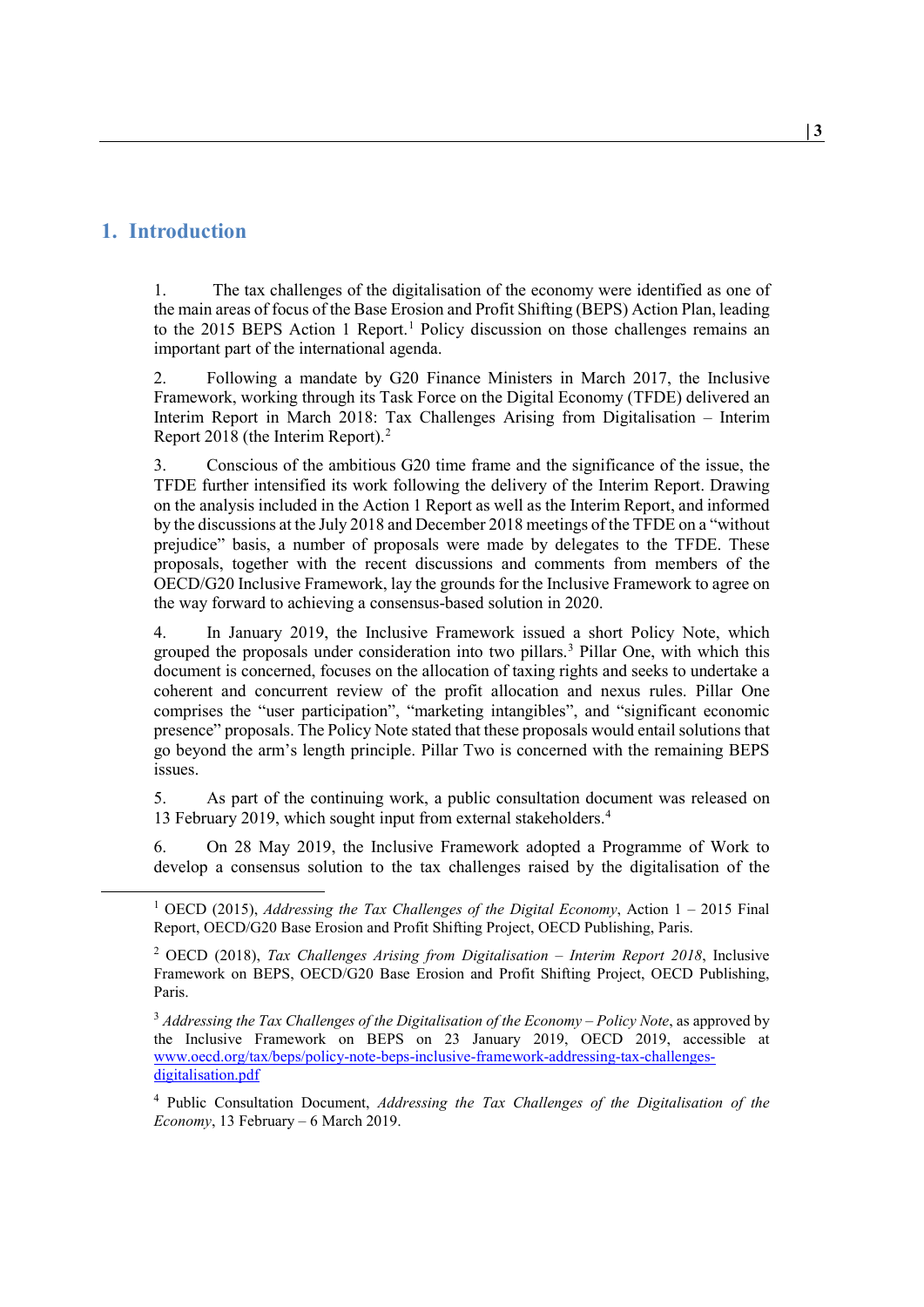economy. [5](#page-6-1) This was subsequently endorsed by G20 Finance Ministers at their meeting in Fukuoka on 8-9 June 2019, and by G20 Leaders in Osaka on 28-29 June 2019. The Programme of Work is a critical step towards responding to the request from the G20 to find and agree a consensus solution by the end of 2020.

7. The Programme of Work highlighted the commonalities of the three proposals presented to the TFDE to facilitate a consensus solution on Pillar One. It also identified various technical issues that need to be addressed and allocated this work to different working parties. However, the Programme of Work emphasised the necessity to agree on the outline of the architecture of a unified approach by January 2020, given the goal of arriving at a consensus solution by the end of 2020. It also acknowledged that without bridging the gaps between the three proposals, it will not be possible to deliver such a solution, which may in turn encourage more jurisdictions to adopt uncoordinated unilateral tax measures, including measures that tax gross revenues. Any such occurrence would undermine the relevance and sustainability of the international tax framework, and would damage global investment and growth.

8. As highlighted in the Programme of Work, the stakes are very high. In the balance are: the allocation of taxing rights between jurisdictions; fundamental features of the international tax system, such as the traditional notions of permanent establishment and the applicability of the arm's length principle; the future of multilateral tax co-operation; the prevention of aggressive unilateral measures; and the intense political pressure to tax highly digitalised MNEs.

9. In recent months, in light of the high stakes and the need for a clear direction, the Secretariat has undertaken extensive consultations to develop a "Unified Approach" which is outlined in this document. This document also aims to illustrate its application through an example.

# <span id="page-6-0"></span>**2. A "Unified Approach" – the Secretariat's Proposal**

10. The three alternatives set out in the Programme of Work under Pillar One have a number of significant commonalities:

- though there is some variation in how the proposals address the digitalisation issue, to the extent that highly digitalised businesses are able to operate remotely, and/or are highly profitable, all proposals would reallocate taxing rights in favour of the user/market jurisdiction;
- all the proposals envisage a new nexus rule that would not depend on physical presence in the user/market jurisdiction;
- they all go beyond the arm's length principle and depart from the separate entity principle; and
- they all search for simplicity, stabilisation of the tax system, and increased tax certainty in implementation.

<span id="page-6-1"></span> <sup>5</sup> OECD (2019), *Programme of Work to Develop a Consensus Solution to the Tax Challenges Arising from the Digitalisation of the Economy*, OECD/G20 Inclusive Framework on BEPS, OECD, Paris.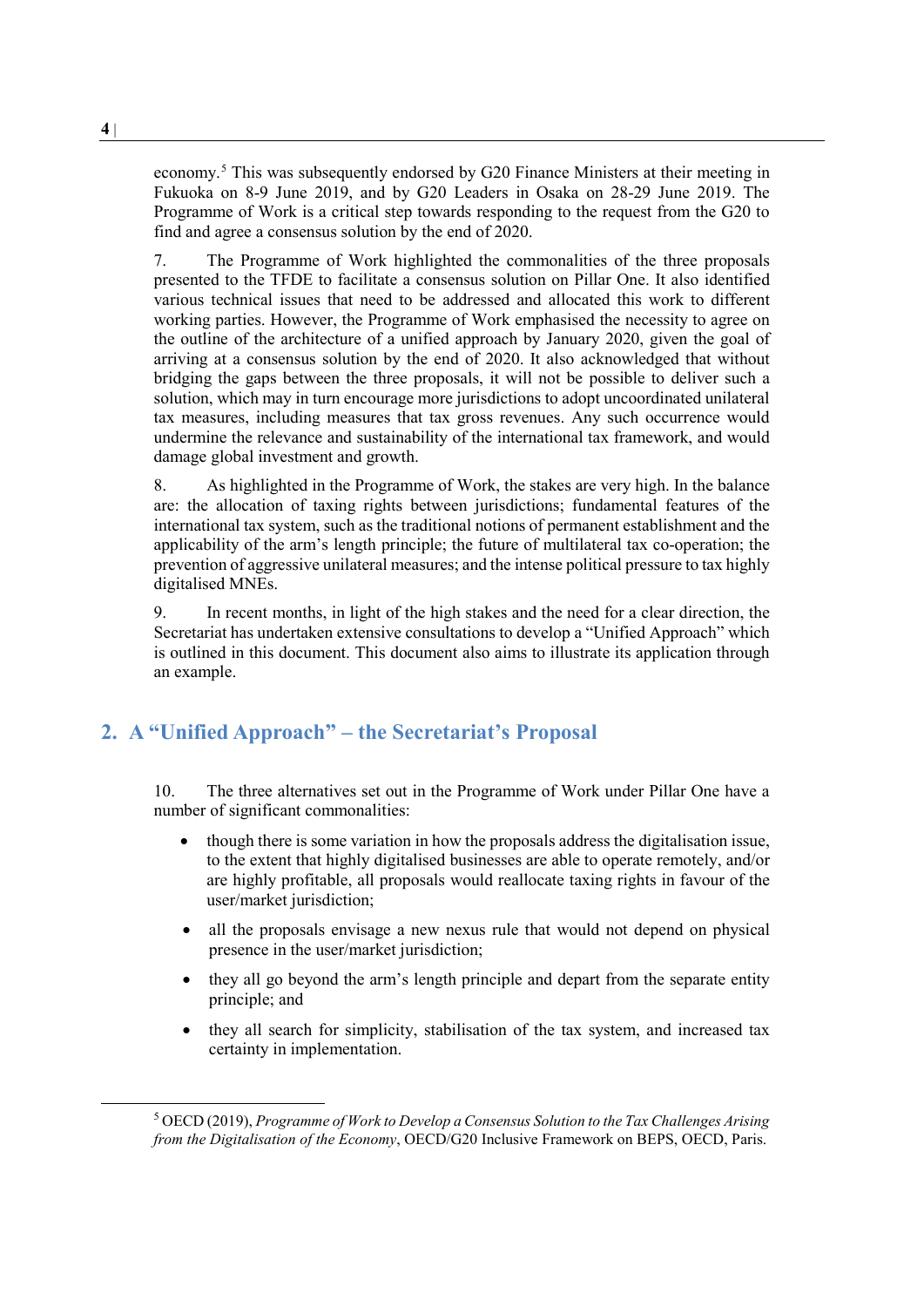11. There are nevertheless gaps between the proposals. As noted, the focus on digital businesses varies, with the user participation proposal making specific reference to such businesses and the marketing intangibles proposal operating more broadly and not referring explicitly to digital businesses.

12. The nature of the reallocation of taxing rights also differs between the proposals, with the marketing intangibles and user participation proposals reallocating a portion of non-routine profit to the user/market jurisdiction, and the significant economic presence proposal looking at all profits (routine and non-routine) as the starting point.

13. The Secretariat has sought to develop a possible new approach based on the commonalities between the three proposals, taking account of the ultimate aim of these proposals, the views expressed during consultations, as well as the need to deliver a solution that is as simple as possible.

#### **2.1. Summary of the proposal**

14. It is thus essential to design a solution that attracts support from all members of the Inclusive Framework. The Secretariat's proposal for a "Unified Approach" has been developed with this goal in mind.

15. That proposal is summarised here at a relatively general level, recognising that certain aspects still require further work. A number of implementation and administration questions also need to be addressed. However, the technical work of the Secretariat, as well as consultations with the membership, indicate that this is a viable option. It draws on the three alternatives under Pillar One and the ensuing public consultation process, and aims to identify the key features of a solution, which would include the following:

- **Scope**. The approach covers highly digital business models but goes wider broadly focusing on consumer-facing businesses with further work to be carried out on scope and carve-outs. Extractive industries are assumed to be out of the scope.
- **New Nexus**. For businesses within the scope, it creates a new nexus, not dependent on physical presence but largely based on sales. The new nexus could have thresholds including country specific sales thresholds calibrated to ensure that jurisdictions with smaller economies can also benefit. It would be designed as a new self-standing treaty provision.
- **New Profit Allocation Rule going beyond the Arm's Length Principle**. It creates a new profit allocation rule applicable to taxpayers within the scope, and irrespective of whether they have an in-country marketing or distribution presence (permanent establishment or separate subsidiary) or sell via unrelated distributors. At the same time, the approach largely retains the current transfer pricing rules based on the arm's length principle but complements them with formula based solutions in areas where tensions in the current system are the highest.
- **Increased Tax Certainty delivered via a Three Tier Mechanism**. The approach increases tax certainty for taxpayers and tax administrations and consists of a three tier profit allocation mechanism, as follows: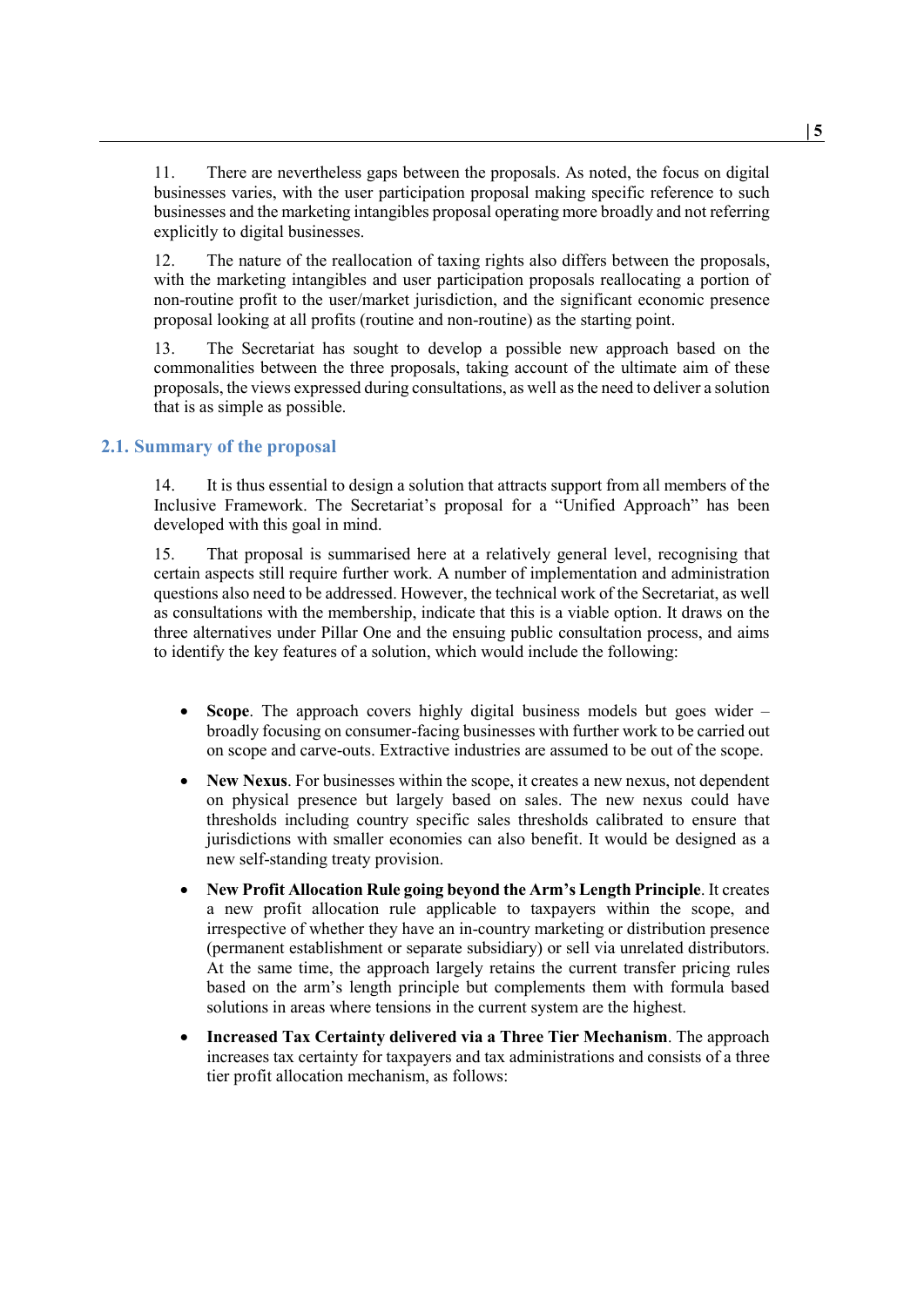- Amount A a share of deemed residual profit<sup>[6](#page-8-0)</sup> allocated to market jurisdictions using a formulaic approach, i.e. the new taxing right;
- Amount  $B a$  fixed remuneration for baseline marketing and distribution functions that take place in the market jurisdiction; and
- Amount  $C \text{binding}$  and effective dispute prevention and resolution mechanisms relating to all elements of the proposal, including any additional profit where in-country functions exceed the baseline activity compensated under Amount B.

16. In a digital age, the allocation of taxing rights can no longer be exclusively circumscribed by reference to physical presence. The current rules dating back to the 1920s are no longer sufficient to ensure a fair allocation of taxing rights in an increasingly globalised world. It is also true that a number of the proposals that have already been made to address highly digitalised businesses fail to capture significant parts of the digitalised economy (such as digital services and certain high-tech businesses). The Secretariat's proposal is designed to respond to these challenges by creating a new taxing right. Therefore, and consistent with all the proposals that have been made, the Secretariat proposal includes a new nexus. From this follows the need to revise the rules on profit allocation as the traditional income allocation rules would today allocate zero profit to any nexus not based on physical presence, thus rendering changes to nexus pointless and invalidating the policy intent. That in turn requires a change to the nexus and profit allocation rules not just for situations where there is no physical presence, but also for those where there is. Otherwise, taxpayers could simply side-step the new rules by using alternative forms of an in-country presence (whether a local branch or related entity), making the new taxing right elective for taxpayers and creating an open invitation for tax planning.

17. The Secretariat's proposal is designed to address the tax challenges of the digitalisation of the economy and to grant new taxing rights to the countries where users of highly digitalised business models are located. However, the approach also recognises that the transfer pricing and profit allocation issues at stake are of broader relevance. It recognises that current transfer pricing rules, even in a post-BEPS environment, face challenges. While there seems to be adherence among Inclusive Framework members to the principle that routine transactions can normally be priced at arm's length, there are increasing doubts that the arm's length principle can be relied on to give an appropriate result in all cases (such as, for example, cases involving non-routine profits from intangibles). Moreover, there seems to be agreement that the arm's length principle is becoming an increasing source of complexity and that simplification would be desirable to contain the increasing administration and compliance costs of trying to apply it. Thus, an "administrable" solution is essential, especially for emerging and developing countries. And a simple system will lower the risks of disputes, which currently endanger the cohesion of the international tax system.

18. Against that background, the proposed "Unified Approach" would retain the current rules based on the arm's length principle in cases where they are widely regarded as working as intended, but would introduce formula-based solutions in situations where tensions have increased – notably because of the digitalisation of the economy. The

<span id="page-8-0"></span> $6$  The deemed residual profit used for Amount A would be the result of simplifying conventions agreed on a consensual basis. This means that it would only seek to approximate, without precisely quantifying, the amount of residual profit of a MNE group (see below para. [30](#page-11-0) an[d 35\)](#page-12-0).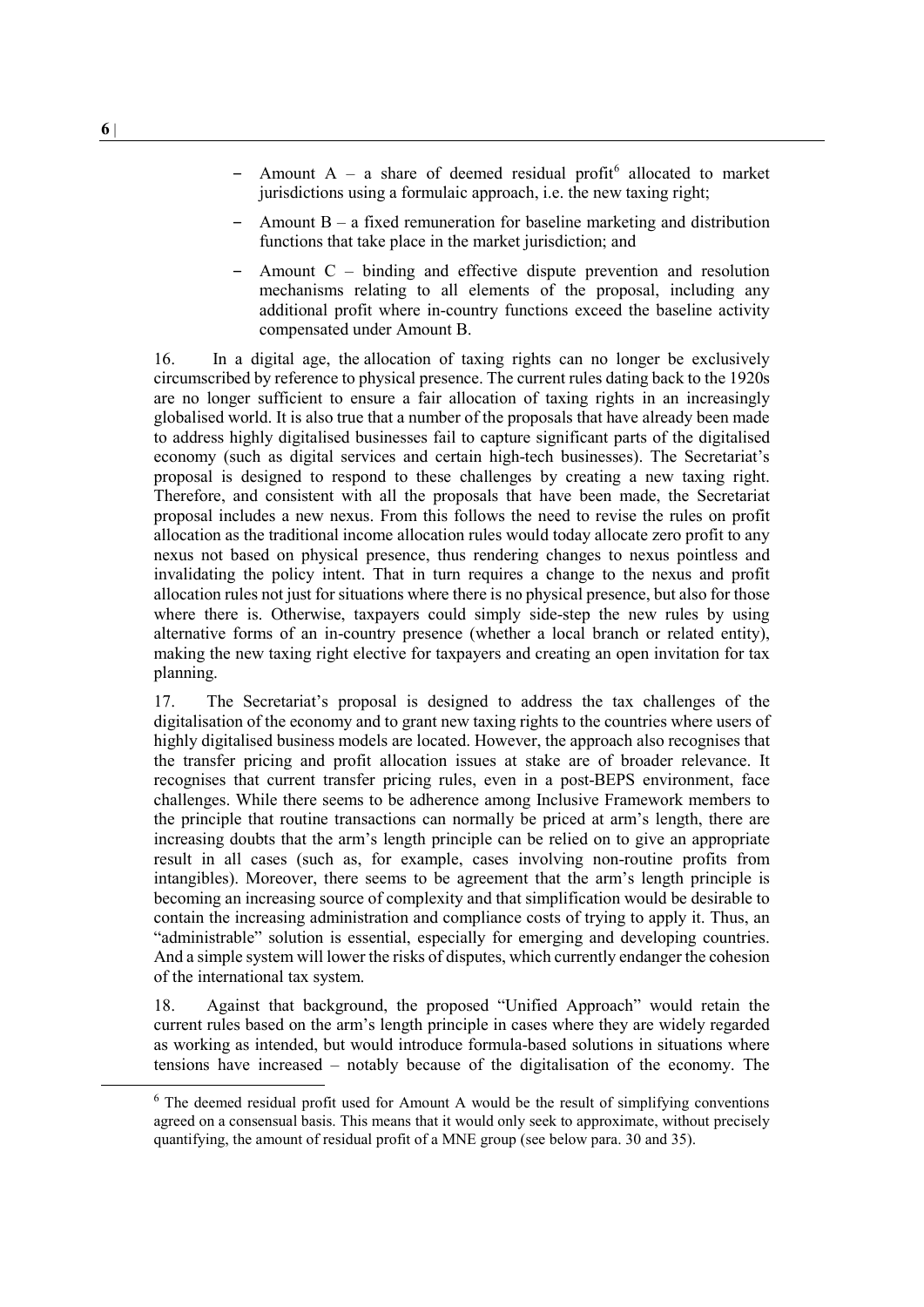following sections describe the key components of the "Unified Approach" in more detail, including a number of important pending questions.

#### **2.2. Scope**

19. The allocation of a new taxing right to market jurisdictions through new nexus and profit allocation rules would recognise that in today's globalised and increasingly digitalised economy a range of businesses can project themselves into the daily lives of consumers (including users), $\frac{7}{1}$  $\frac{7}{1}$  $\frac{7}{1}$  interact with their consumer base and create meaningful value without a traditional physical presence in the market. These features could be said to be relevant for any business, but they are most relevant for digital centric businesses which interact remotely with users, who may or may not be their primary customers, and other consumer-facing businesses for which customer engagement and interaction, data collection and exploitation, and marketing and branding is significant, and can more easily be carried out from a remote location. This would include highly digitalised businesses which interact remotely with users, who may or may not be their primary customers, as well as other businesses that market their products to consumers and may use digital technology to develop a consumer base.

20. This supports the idea that the proposed "Unified Approach" should be focused on large consumer-facing businesses, broadly defined, e.g. businesses that generate revenue from supplying consumer products or providing digital services that have a consumerfacing element. It would also suggest that some sectors (for example, extractive industries and commodities) would be carved-out. Further discussion should take place to articulate and clarify this scope, including consideration of how a consumer-facing business might be defined and how the concepts of consumer products or consumer sales would deal with the supply of goods and services through intermediaries, the supply of component products and the use of franchise arrangements. Further discussion should also take place to consider whether other sectors (e.g. financial services) should also be carved out, taking into account the tax policy rationale as well as other practicalities. Such discussion should also include consideration of size limitations, such as, for example, the  $\epsilon$ 750 million revenue threshold used for country-by-country reporting requirements.

#### **2.3. A new nexus rule for the taxpayers in the scope**

21. Currently, in a jurisdiction a non-resident company is taxable on its business profits only if it has a permanent establishment there. That means having some form of physical presence. Digitalisation has strained the applicability of this rule as companies can increasingly do business with customers in a jurisdiction without having a physical presence there. This is particularly true of the remote sales of highly digitalised businesses, whose activities have called into question the relevance of the existing physical presence rules – not least in the minds of the public and politicians.

22. In an increasingly digitalised economy, and perhaps beyond today's business models, it seems likely that large businesses will conduct more and more consumer-facing and/or user-facing activities from a remote location, with no or minimal physical presence

<span id="page-9-0"></span> $<sup>7</sup>$  The term "consumer" generally refers to individuals who acquire or use goods or services for</sup> personal purposes (i.e. outside the scope of a professional or business activity), while the term "customer" generally includes all recipients of a good or service (including business customers that are not end-users).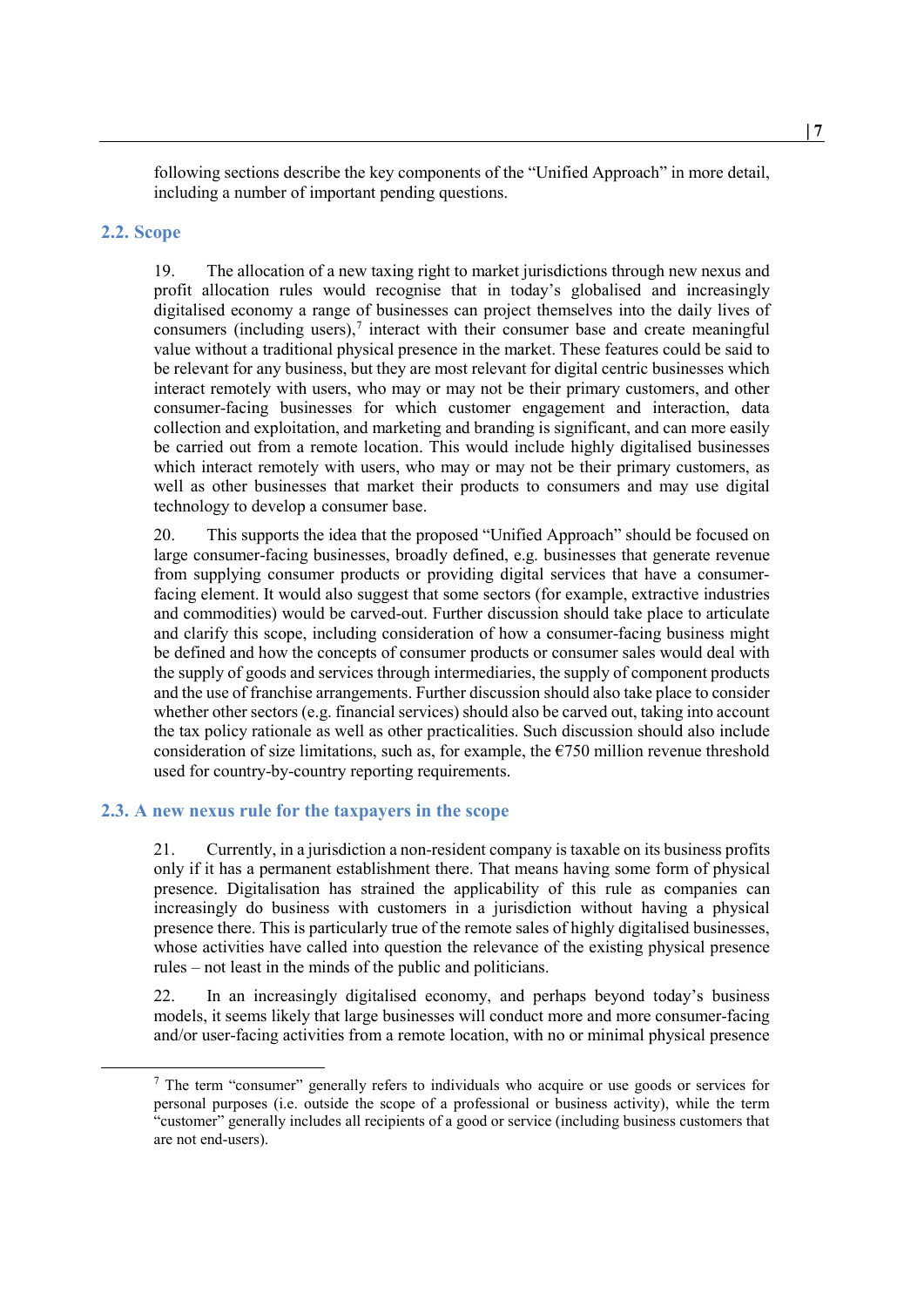in the market. The new nexus rule would address this issue by being applicable in all cases where a business has a sustained and significant involvement in the economy of a market jurisdiction, such as through consumer interaction and engagement, irrespective of its level of physical presence in that jurisdiction. The simplest way of operating the new rule would be to define a revenue threshold in the market (the amount of which could be adapted to the size of the market) as the primary indicator of a sustained and significant involvement in that jurisdiction. The revenue threshold would also take into account certain activities, such as online advertising services, which are directed at non-paying users in locations that are different from those in which the relevant revenues are booked. This new nexus would be introduced through a standalone rule – on top of the permanent establishment rule – to limit any unintended spill-over effect on other existing rules.

23. The intention is that a revenue threshold would not only create nexus for business models involving remote selling to consumers, but would also apply to groups that sell in a market through a distributor (whether a related or non-related local entity). This would be important to ensure neutrality between different business models, and capture all forms of remote involvement in the economy of a market jurisdiction.

### **2.4. New and revised profit allocation rules**

24. Once it is determined that a country has a right to tax profits of a non-resident enterprise, the next question is how much profit the rules allocate to that jurisdiction. This matter is currently answered by Article 7 (Business Profits) of both the OECD and United Nations Model Tax Conventions.

25. In the case of a resident enterprise transacting with its own affiliates, countries have taxing rights over the profits of that enterprise in accordance with Article 9 (Associate Enterprises).

26. While Articles 7 and 9 are a common feature of substantially all tax treaties, there is greater variation in the terms of Article 7. But most importantly, a large proportion of tax disputes for large MNE groups are about the interpretation and practical application of those articles, and this is particularly true for marketing and distribution activities.

27. As noted, given that the new taxing right would create a nexus for an MNE group even in the absence of a physical presence, it would be impossible to use the existing rules to allocate profit to this new nexus in cases where no functions are performed, no assets are used, and no risks are assumed in the market jurisdictions. Therefore, new profit allocation rules are required for Amount A.

28. As recognised in the Policy Note issued by the Inclusive Framework in January 2019, the new profit allocation rules would go beyond the arm's length principle and beyond the limitations on taxing rights determined by reference to a physical presence, two principles generally accepted as cornerstones of the current rules. At the same time, while a number of criticisms of the arm's length principle have been voiced, there is a recognition that the current rules work reasonably well for most routine transactions. Therefore, the new rules would allow for the taxation at an appropriate level of business activities in market jurisdictions, while retaining transfer pricing rules where they work relatively well in that market jurisdiction.

29. The new rules, taken together with existing transfer pricing rules, will need to deliver the agreed quantum of profit to market jurisdictions and do so in a way that is simple, avoids double taxation, and significantly improves tax certainty relative to the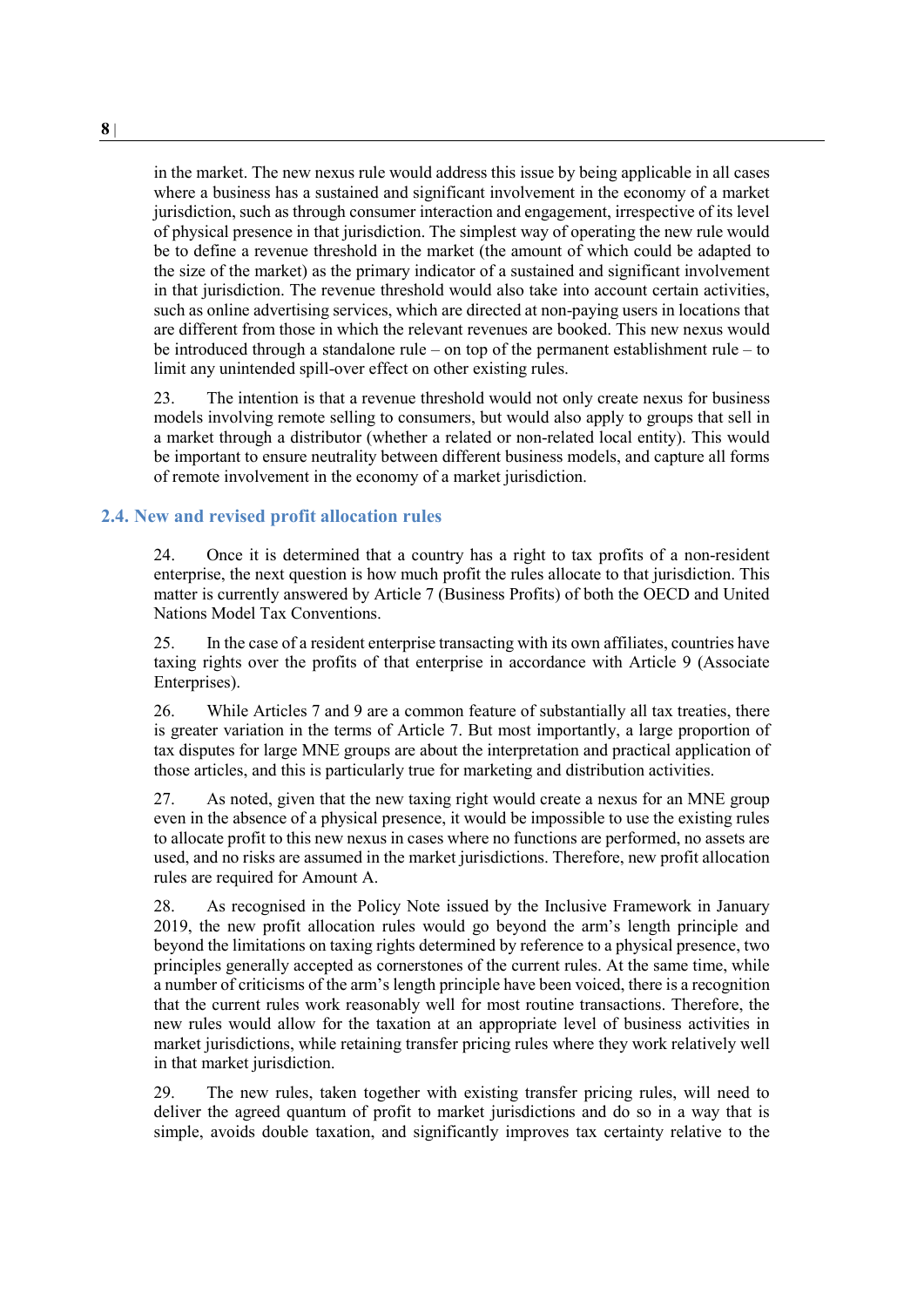current position. It is also important that the new rules are reconciled with existing rules. That is, the new rules should not create distortions and should be effectively applicable to both profits and losses.

<span id="page-11-0"></span>30. Against that background, the "Unified Approach" proposes the following three tier mechanism:

*Amount A* – A new taxing right for market jurisdictions over a portion of within the scope MNE groups' deemed residual profit. This could potentially be calculated on a business line basis. In broad terms, this deemed residual profit would be the profit that remains after allocating what would be regarded as a deemed routine profit on activities to the countries where the activities are performed. This would be determined by simplifying conventions, and require the determination of the level of the deemed routine profit and also a decision on the proportion of the deemed residual profit that should go to the market, which in turn would be allocated to particular markets meeting the new nexus rule through a formula based on sales. Percentages remain to be determined and would be part of the consensus-based agreement among Inclusive Framework members.

*Amount B* – Activities in market jurisdictions, and in particular distribution functions, would remain taxable according to existing rules (e.g. transfer pricing under the arm's length principle and permanent establishment allocation under Article 7). However, given the large number of tax disputes related to distribution functions, the possibility of using fixed remunerations would be explored, reflecting an assumed baseline activity. Appropriate and negotiated fixed returns could provide certainty to both taxpayers and tax administrations, and reduce the dissatisfaction with the current transfer pricing rules.

*Amount C* – Any dispute between the market jurisdiction and the taxpayer over any element of the proposal should be subject to legally binding and effective dispute prevention and resolution mechanisms. This would include those cases where there are more functions in the market jurisdiction than have been accounted for by reference to the local entity's assumed baseline activity (which is subject to the fixed return in B above), and that jurisdiction seeks to tax an additional profit on those extra functions in accordance with the existing transfer pricing rules.

31. There is a more detailed discussion of the proposed approach to profit allocation in the Appendix to this document.

#### **2.5. Pending key questions**

32. A number of the areas in which further work would be required are already covered by the Programme of Work. These include work on the possible use of business line or regional segmentation, issues and options in connection with the treatment of losses, and the challenges associated with the determination of the location of sales. Some of this work is already underway.

#### *Differentiation for business models*

33. It is recognised that some jurisdictions wish to explore the possibility of applying mechanisms to reflect some degree of potential digital differentiation, or some kind of weighting in the amount of profit that would be re-allocated to market jurisdictions, whether under Amount A or by adapting the approach to Amounts B and C. The merits and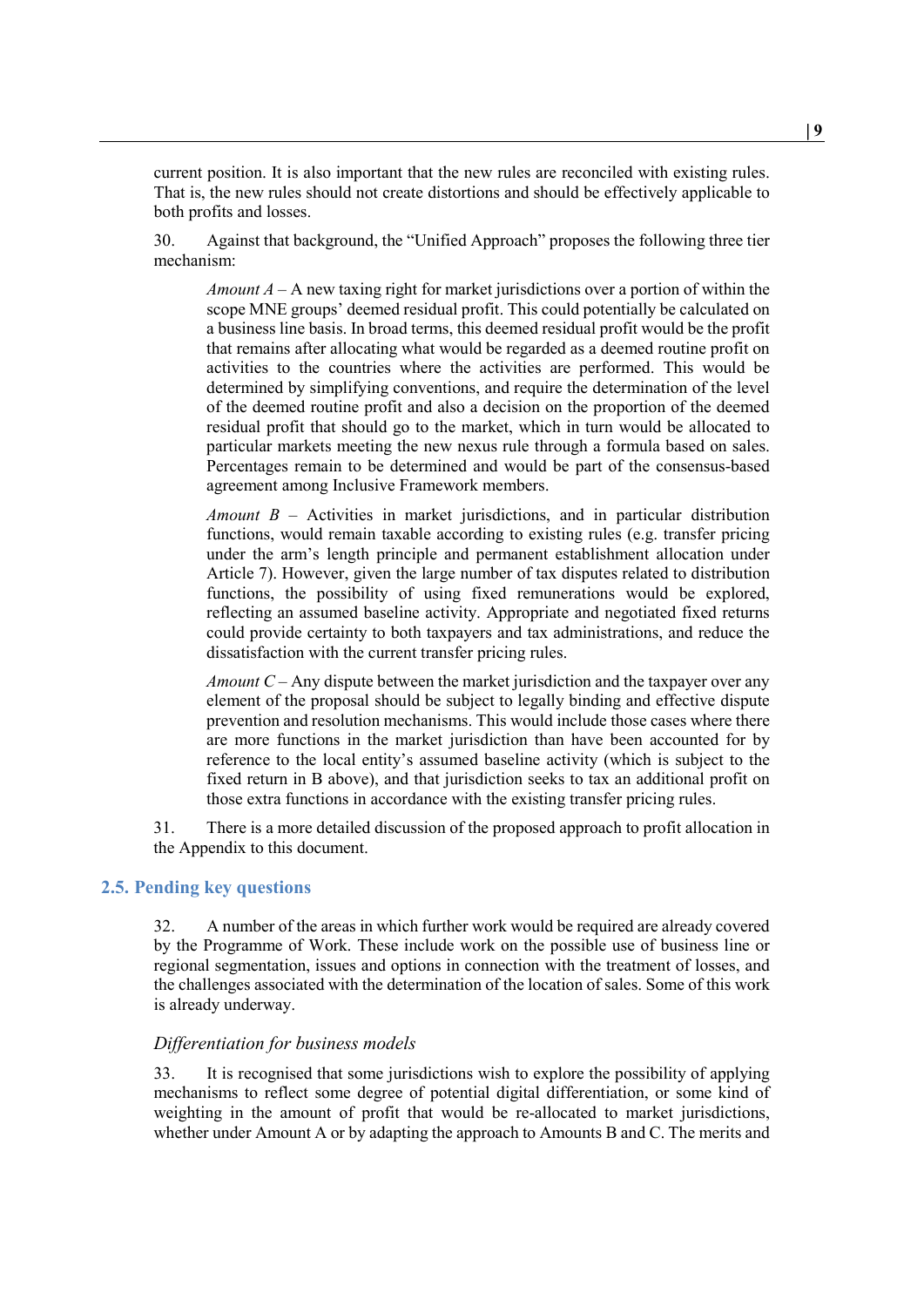viability of any such approach (including possible options to deliver this result) would therefore have to be explored.

#### *Definitions and quanta*

34. The proposal raises certain additional issues on which technical work would be required, such as the definition of activities under Amount B or possible variations in the design of Amount A.

<span id="page-12-0"></span>35. Similarly, agreeing multilaterally on the scale or amount of profits reallocated to market jurisdictions (in particular Amount A) will be an essential aspect of the "Unified Approach". The amount of profits to be reallocated would be determined by simplifying conventions and will be informed by an impact assessment of the "Unified Approach". However, the choice of this amount will ultimately be the result of a political agreement that needs to be acceptable to all members of the Inclusive Framework, small and large, developed and developing.

#### *Elimination of double taxation*

36. Because the existing domestic and treaty provisions relieving double taxation apply to multinational enterprises on an individual entity and individual country basis, the implementation of the proposed approach would require the identification of the member(s) of an MNE group that should be treated as owning the taxable profit in such market jurisdictions under Amount A (e.g. entity(ies) with high profitability, entity(ies) owning certain intellectual property (IP)). In particular, it will be important to explore to what extent identifying the relevant taxpayers and the relevant profit to be reallocated would allow existing mechanisms for eliminating double taxation to continue to operate effectively. This would involve how domestic and treaties rules to relieve double taxation could operate under the "unified approach".

37. In addition, approaches to address any risk of double counting or duplications between the three possible types of taxable profit (Amounts A, B and C) that may be allocated to a market jurisdiction would need to be considered, in particular interactions between the new taxing right under Amount A and current profit allocation rules. Similarly, specific rules would need to be considered for the treatment of losses under Amount A (e.g. claw-back or "earn out" mechanism).

#### *Other implementation issues*

38. An important objective in the implementation of the "Unified Approach" would be to strike a balance between keeping the compliance and administrative burdens as low as possible, while ensuring that taxpayers fulfil their new obligations.

39. Where the tax liability for Amount A is assigned to an entity that is not a resident of the taxing jurisdiction, enforcement and collection could be more complex. It is worth exploring whether a withholding tax would be an appropriate mechanism for the collection of the designated Amount A. However, if countries choose to use it (and as an administrative mechanism to simplify and assure the collection of an underlying taxing right, it would be a matter for domestic law) it would be necessary to agree the features of the system of withholding that jurisdictions could commit to apply.

40. Any proposal seeking an allocation of taxing rights over a portion of a non-resident enterprise's business profits in the absence of physical presence, and computed other than in accordance with the arm's length principle, would require changes to existing tax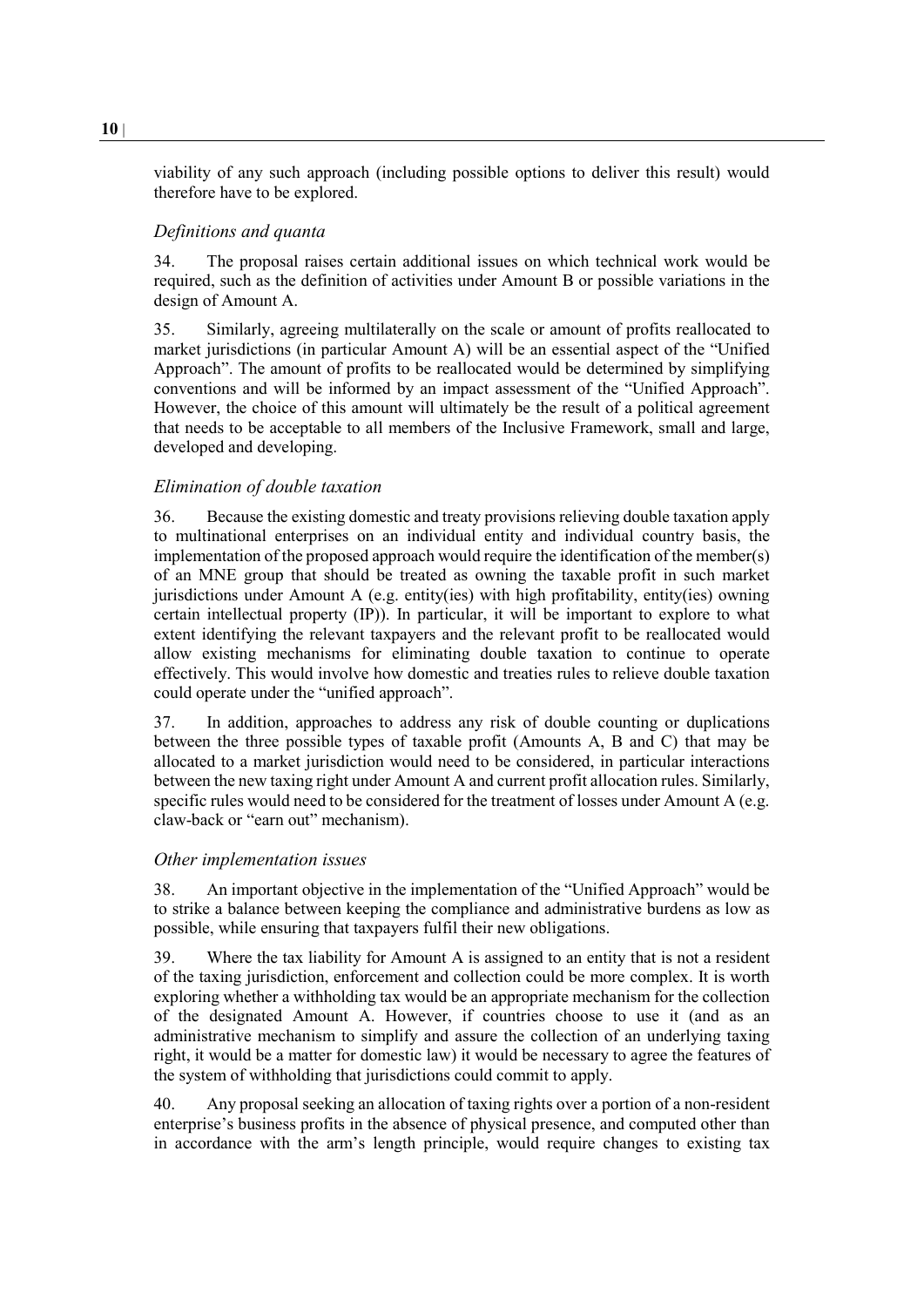treaties. Different approaches could be envisaged to streamline the implementation of these changes and these options would need to be further assessed as part of the Programme of Work. More fundamentally, however, the re-allocation of taxing rights raises important political considerations. A crucial one is that these changes would need to be implemented simultaneously by all jurisdictions, to ensure a level playing field.

# <span id="page-13-0"></span>**3. Illustration**

### **3.1. Facts**

- 41. The facts are as follows:
	- Group  $X$  is an MNE group that provides streaming services. It has no other business lines. The group is highly profitable, earning non-routine profits, significantly above both the market average and those of its competitors.
	- P Co (resident in Country 1) is the parent company of Group X. P Co owns all the intangible assets exploited in the group's streaming services business. Hence, P Co is entitled to all the non-routine profit earned by Group X.
	- Q Co, a subsidiary of P Co, resident in Country 2, is responsible for marketing and distributing Group X's streaming services.
	- Q Co sells streaming services directly to customers in Country 2. Q Co has also recently started selling streaming services remotely to customers in Country 3, where it does not have any form of taxable presence under current rules.

## **3.2. Application of the "Unified Approach" where a group has a taxable presence in the market jurisdiction (country 2)**

42. In Country 2, Group X already has a taxable presence in the form of Q Co. This subsidiary is already contracting with and making sales to local customers.

43. Under the new taxing right (Amount A), it will be necessary to determine whether Group X has a new non-physical nexus in Country 2. For the purpose of this example, assume that Q Co makes sufficient sales in Country 2 to meet the revenue threshold. This would give Country 2 the right to tax a portion of the deemed non-routine profits of Group X (Amount A). Country 2 may tax that income directly from the entity that is treated as owning the deemed non-routine profit (in this example, P Co), with the possibility of Q Co held jointly liable for the tax due to facilitate administration. Relief from double taxation would be provided once P Co claims a foreign tax credit or an exemption in Country 1.

44. Q Co would be the taxpayer for the only applicable fixed return for baseline marketing and distribution activities (Amount B). Transfer pricing adjustments would be made to transactions between P Co and Q Co to eliminate double taxation.

45. Finally, if Country 2 considers that Q Co should have additional profits taxed under the arm's length principle because its activities go beyond the baseline activity assumed in the fixed return arrangement for marketing and distribution activities (Amount C), Country 2 would be subject to robust measures to resolve disputes and prevent double taxation.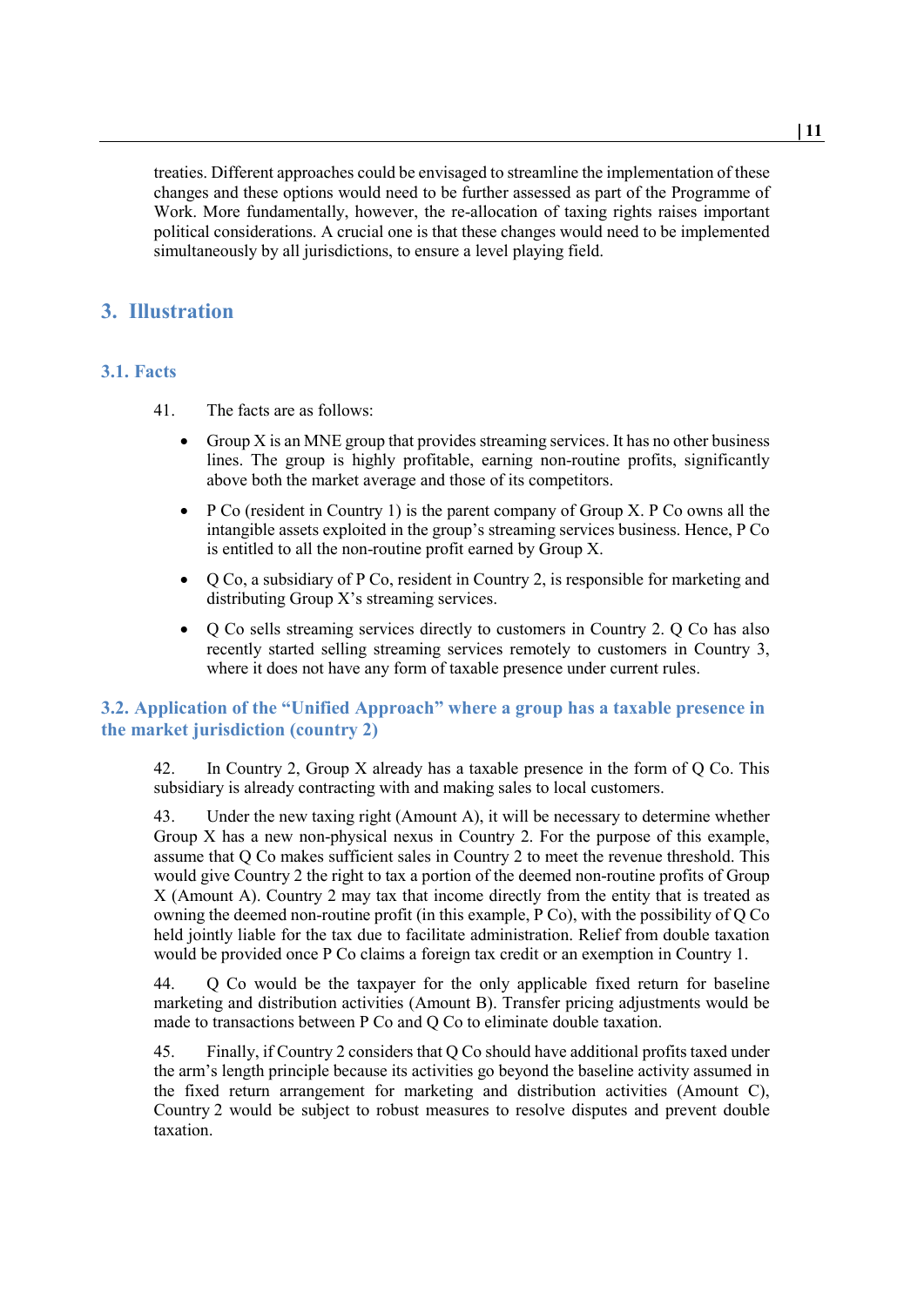## **3.3. Application of the "Unified Approach" where a group does not have a taxable presence in the market jurisdiction (country 3)**

46. In Country 3, Group X does not have a taxable presence under existing rules. However, Q Co is making remote sales in the country.

47. Under the new taxing right (Amount A), it will be necessary to determine whether Group X has a non-physical nexus in that jurisdiction. For the purpose of this example, assume that Group X makes sufficient sales in Country 3 to meet the revenue threshold.

48. This would give Country 3 the right to tax a portion of the deemed non-routine profits of Group X (Amount A). Country 3 may tax that income directly from the entity that is treated as owning the non-routine profit (i.e. P Co), with P Co being held to have a taxable presence in Country 3 under the new nexus rules.

49. As, under current rules, Group X does not have an in-country presence in Country 3 (branch or subsidiary), Amount B would not apply.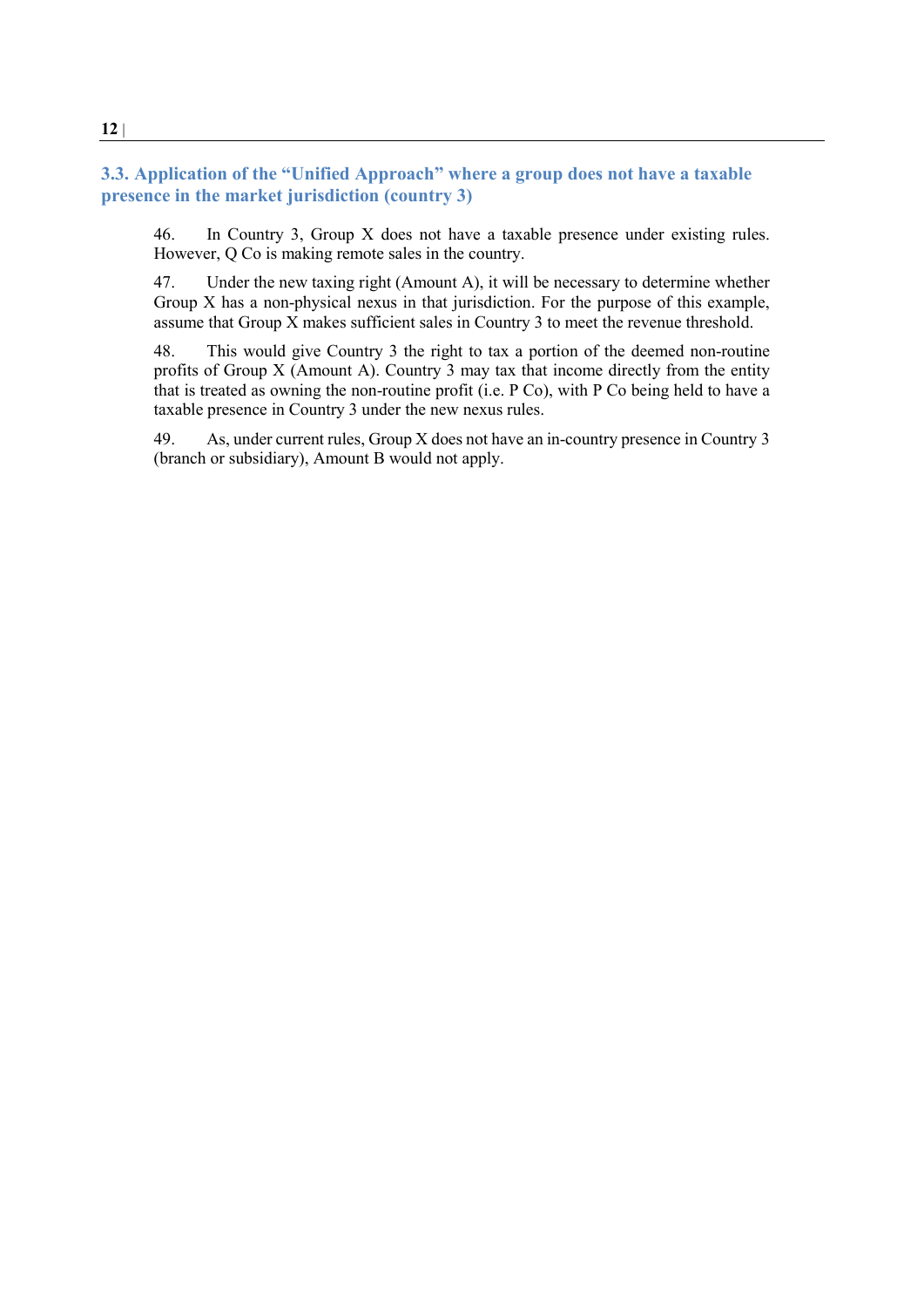# **Appendix – Detailed proposal on profit allocation**

<span id="page-15-0"></span>50. The way to address profit allocation under the proposed "Unified Approach" described in outline earlier in this paper proposes three possible types of taxable profit that may, according to the circumstances in any particular case, be allocated to a market jurisdiction (which, in some instances, is the location of the user). The three types of profit are described further below. The new taxing right (through the profit that is referred to here as Amount A) would generally increase the amount of business profit allocated to market jurisdictions, including in the absence of physical presence. Importantly, the second and third type of profit (Amounts B and C) would apply only by reference to the presence of a traditional nexus in the market jurisdiction (a subsidiary or permanent establishment), and not in the case of a taxable presence resulting from the application of the new non-physical nexus rule (which would give rise to Amount A). A strong emphasis on dispute prevention and resolution is integral to each of the three types of profit that make up the proposed new profit allocation rules.

#### **Amount A**

51. The first type of profit, Amount A, would reallocate a portion of the deemed residual profit of a multinational business (on a group or business line basis) to market jurisdictions irrespective of the location and/or residence of that business, consistent with the creation of a new nexus unconstrained by physical presence requirements. The deemed residual profit would represent the profit that remains after designating a deemed routine profit on the activities of the group or business line. This reallocation would specifically address the concerns raised by the remote and non-physical participation of some businesses in the economy of a market jurisdiction, and the question of how taxing rights on income generated from cross-border activities in the digital age are allocated. Similar to existing profit allocation rules, it would have effective application to both profits and losses, but specific rules may be considered for the treatment of losses (e.g. claw-back or "earn out" mechanism).

52. In broad terms, this approach would replicate features of both the residual profit split (RPS) method (by introducing a threshold based on profitability to exclude the remuneration of routine activities) and the fractional apportionment method (by relying on formula-based calculations). This combination presents two main advantages that contribute to the practicability of the proposal. First, it would permit the isolation of the deemed non-routine profits earned by a business. This is important because, by introducing a threshold based on profitability and targeting deemed non-routine profit, the proposed method is designed to materially limit the disruption of the conventional transfer pricing that is applied to routine activities. This would reduce the practical complexity of the proposal and also facilitate the goal of reaching consensus among the members of the Inclusive Framework (on the basis that no jurisdiction would be required to give up taxing rights over income generated by routine business activity physically located within its jurisdiction). Second, the use of simplified conventions would facilitate the administration of the new profit allocation approach alongside the current transfer pricing rules and reduce the scope for disputes – a feature contemplated by all Pillar One proposals.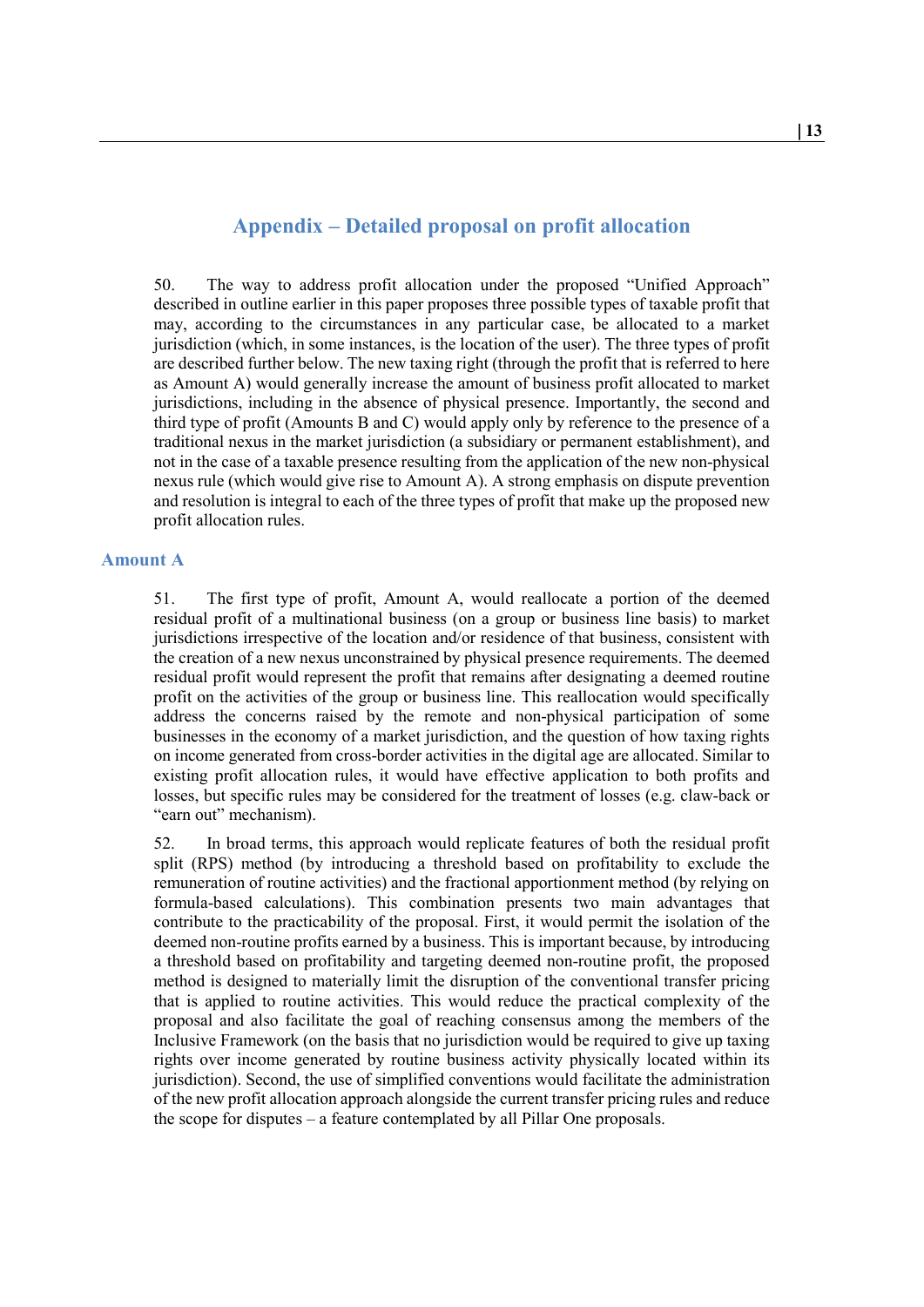53. The starting point for the determination of Amount A would be the identification of the MNE group's profits. The relevant measure of profits could be derived from the consolidated financial statements $8$  under the accounting standards of the headquarters jurisdiction prepared in accordance with the Generally Accepted Accounting Principles (GAAP) or the International Financial Reporting Standards (IFRS). The advantages of such an approach are that consolidated financial statements are (1) normally readily available and (2) not easily manipulated. To better approximate a proxy of residual profit, further consideration will need to be given to the appropriate measure of profits and also to potential standardised adjustments to the reported profit (as *per* the consolidated financial accounts). In addition, the fact that the profitability of an MNE group can vary substantially across business lines, regions or markets suggests that the relevant measure of profits may need to be determined on a business line and/or regional/ market basis. Otherwise, in the case of a business that combines a low-margin retail business line with a high-margin cloud-computing business line, distortions would arise that could benefit jurisdictions where the retail sales are concentrated, at the expense of jurisdictions where cloudcomputing sales occur. This would also reduce the incentives the new taxing right may create for businesses to restructure. While this could create challenges, some assistance could be available from the fact that existing financial accounting reporting standards<sup>[9](#page-16-1)</sup> generally require publicly listed companies to disclose certain financial information by operating segments, which are typically based on business line and/or region, though this would clearly need further consideration. The task of determining the required data and documentation under the proposed approach would form part of the overall package of work.

54. The second step in calculating Amount A would seek to approximate the remuneration of the routine activities based on an agreed level of profitability. In broad terms, these are profits which, by analogy to the residual profit split method, would be regarded as rewarding routine functions. They are accordingly excluded from the calculation of the pool of profits from which the allocation to market jurisdictions would be made. The level of profitability deemed to represent such "routine" profits could be determined using a variety of approaches, but a simplified approach would be to agree a fixed percentage(s), possibly with variances by industry.

55. This simplified approach may be illustrated by an example. Assume that the proportion of profits to revenues (i.e. profit margin), derived from the consolidated financial statements as suggested above, is z%. A portion of that percentage may be regarded as representing routine profits. If that portion is  $x\%$ , then  $x\%$  would be ignored for the purposes of the calculation of the profits reallocated to market jurisdictions, with only the excess  $(z\% - x\%)$  being the subject of further consideration. In the discussion below, that excess is assumed to be y%.

56. The completion of this step would not be intended to disturb the actual allocation of the remuneration derived from actual routine activities under the current transfer pricing framework. Instead, the purpose of the simplifying conventions would be merely to simplify the calculation of the deemed non-routine profit subject to the new taxing right.

<span id="page-16-0"></span> <sup>8</sup> For a definition of the term "*consolidated financial statements*" see OECD (2015), Transfer Pricing Documentation and Country-by-Country Reporting, Action 13 - 2015 Final Report, OECD/G20 Base Erosion and Profit Shifting Project, OECD Publishing, Paris, p. 40.

<span id="page-16-1"></span><sup>&</sup>lt;sup>9</sup> For instance, IFRS and the US GAAP.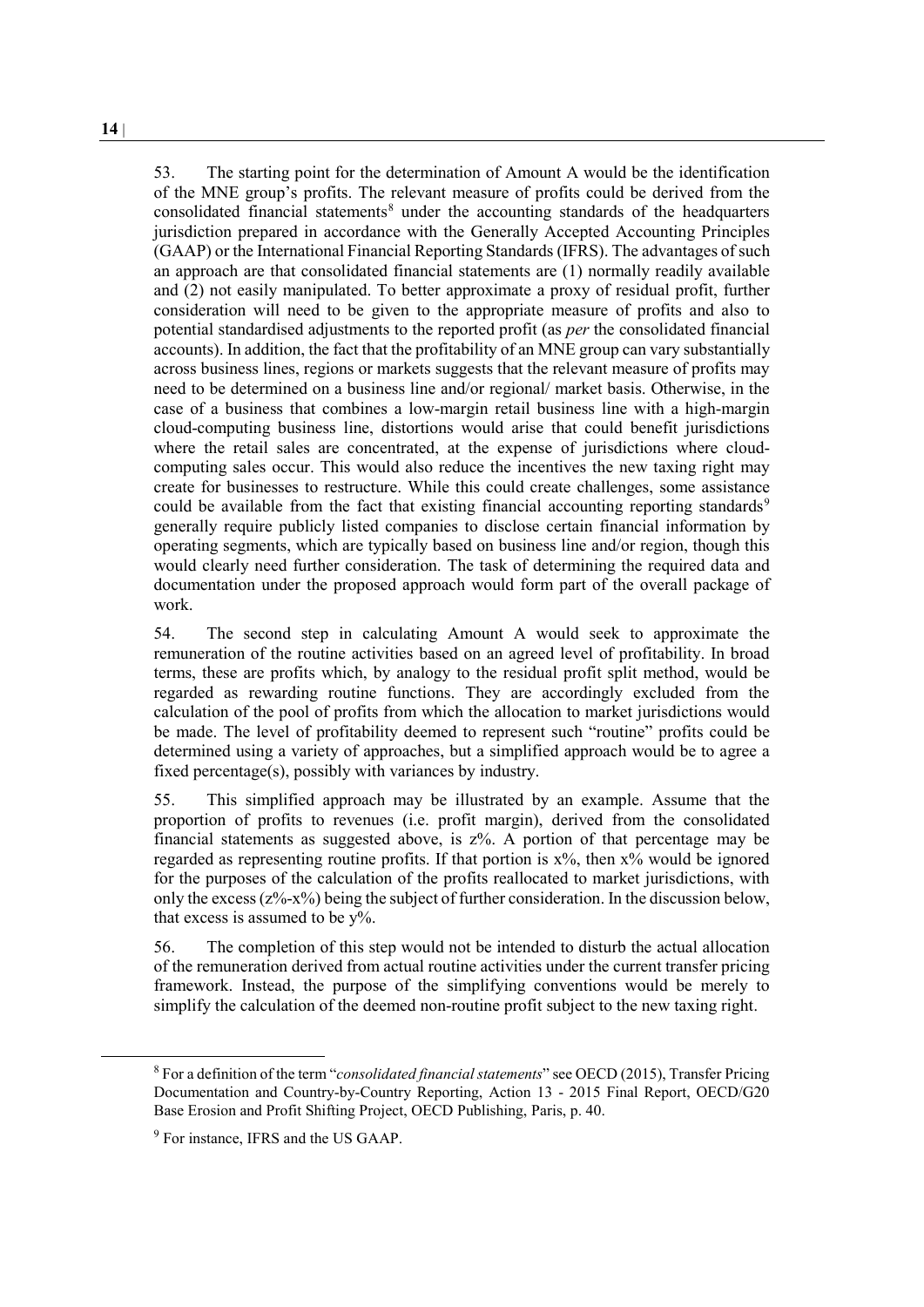57. Once profits in excess of the stipulated level of profitability are deemed to be the group's non-routine profits, it is then necessary to determine the split of those deemed nonroutine profits between the portion that is attributable to the market jurisdiction and the portion that is attributable to other factors such as trade intangibles, capital and risk, etc. This is important as non-routine profit generated by MNE groups is attributable to many activities including those not targeted by the new taxing right. For example, a social media business may generate non-routine profit from its customers' data and valuable brand, but also from its innovative algorithms and software.

58. Given the practical difficulties of using conventional transfer pricing rules for this step, the proposed approach assumes that a share of the deemed non-routine profit attributable to the market jurisdiction would be determined in accordance with a simplifying convention, such as non-routine profit multiplied by an internationally-agreed fixed percentage, though it is possible that different percentages might be applied to different industries or business lines.

59. Returning to the example above, if the profit margin is  $z\%$  from which  $x\%$  is deducted on the basis that it represents the deemed routine profits, then the balance, assumed to be y%, would be regarded as representing the group's deemed non-routine or residual profits. Under this third step, the amount of the non-routine profits – the  $y\%$  – would then need to be allocated between the profits attributable to market jurisdictions (assumed here to be w%) and the profits attributable to other factors such as trade intangibles (assumed here to be v%). Again, a crucial aspect of the "Unified Approach" would be to determine and agree the method through which w% is determined, and whether this percentage should vary by industry.

60. The final step of the proposed approach would be to allocate the relevant portion of the deemed non-routine profit ( $w\%$  in the above example) among the eligible market jurisdictions. This allocation should be based on a previously agreed allocation key, using variables such as sales. The selected variables would seek to approximate the appropriate profit due to the new taxing right.

61. An important aspect of this approach would be to determine the level of profitability to be taken as representing "routine" profits and also determine the portion or percentage of the deemed non-routine profit that should go to the market jurisdictions, through an allocation key based on sales. The level of profitability and the split of the non-routine profits could be determined using a variety of approaches, but, as illustrated in the discussion above, a simplified approach could be to agree on a formula through the application of fixed percentages, possibly with variances by industry.

### **Amount B**

62. The second type of profit would seek to establish a fixed return (or fixed returns, varying by industry or region) for certain "baseline" or routine marketing and distribution activities taking place in a market jurisdiction. The fixed return under Amount B would seek to reduce disputes in this area, where tensions are important as a result of applying the transfer pricing rules. The intention would be to benefit taxpayers and tax administrations, as it would reduce the risk of double taxation as well as the substantial compliance costs arising from the aggressive enforcement of current transfer pricing rules.

63. Whilst the distinction between marketing and distribution activities and others performed by an MNE group will, in most cases, be clear, there will be some borderline issues. Therefore, a clear definition of the activities that qualify for the fixed return would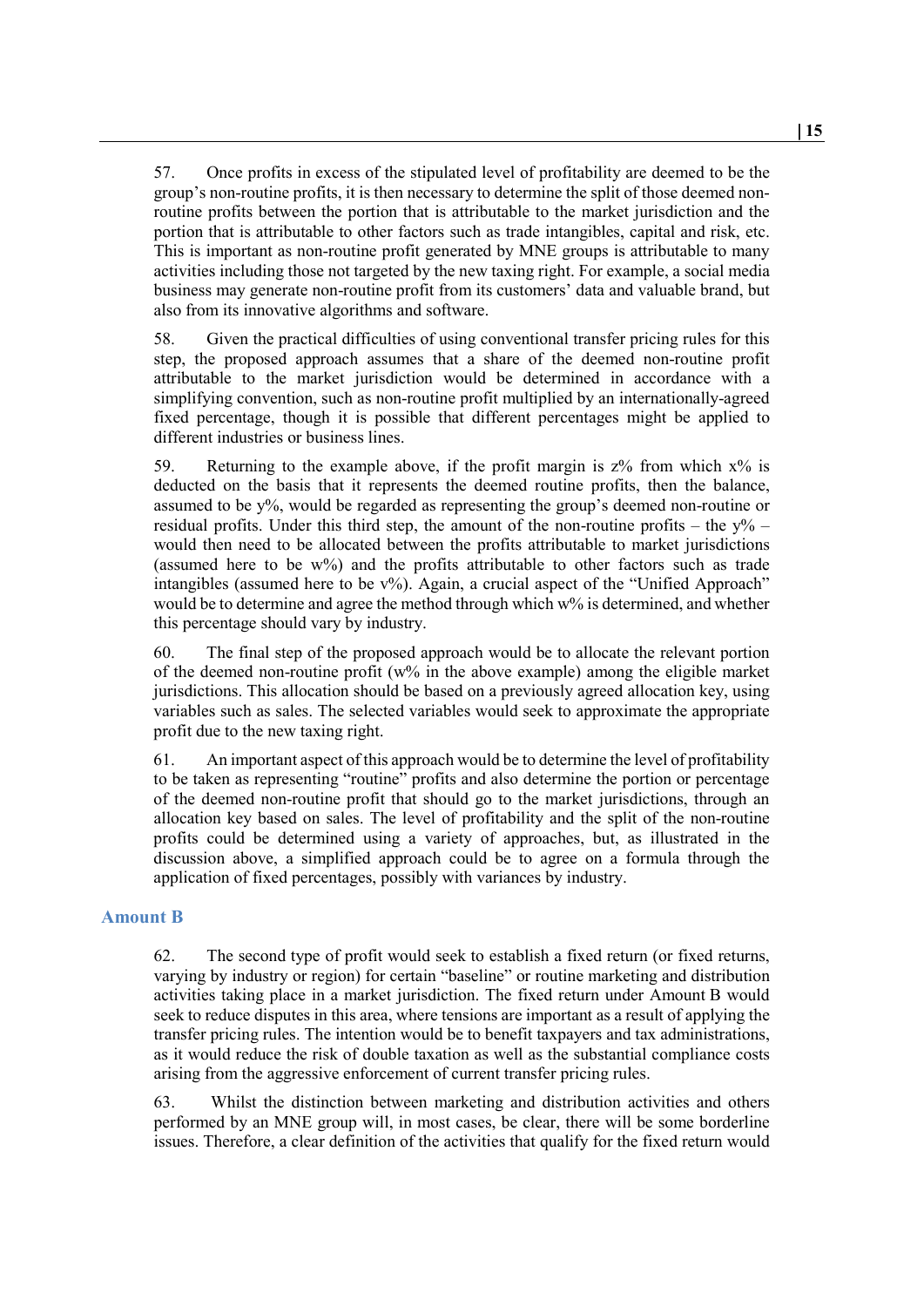be required. The quantum of the fixed return could be determined in a variety of ways: it could be (1) a single fixed percentage; (2) a fixed percentage that varied by industry and/or region; or (3) some other agreed method.

### **Amount C**

64. Taxpayers and tax administrations would retain the ability to argue that the marketing and distribution activities taking place in the market jurisdiction go beyond the baseline level of functionality and therefore warrant a profit in excess of the fixed return contemplated under Amount B, or that the MNE group or company perform other business activities in the jurisdiction unrelated to marketing and distribution. In either case an additional profit – Amount  $C$  – would be due where this is supported by the application of the arm's length principle, though this would require robust measures to resolve disputes and prevent double taxation. In this context (as well as in relation to any element of the proposal where a tax dispute arises in the market jurisdiction), it would be essential to consider existing and possible new approaches to dispute prevention and resolution, including mandatory and effective dispute prevention and resolution mechanisms to ensure the elimination of protracted disputes and double taxation.

65. In relation to Amount C, it would also be important to ensure that the profit under Amount A could not (whether in whole or part) be duplicated in the market jurisdiction, for example based on an argument that some or all of the profit under Amount A is also in some way referable to the functional activity in the market jurisdiction which is rewarded by Amount C. Further work on certain aspects of the detailed interaction of Amounts A and C would therefore be warranted.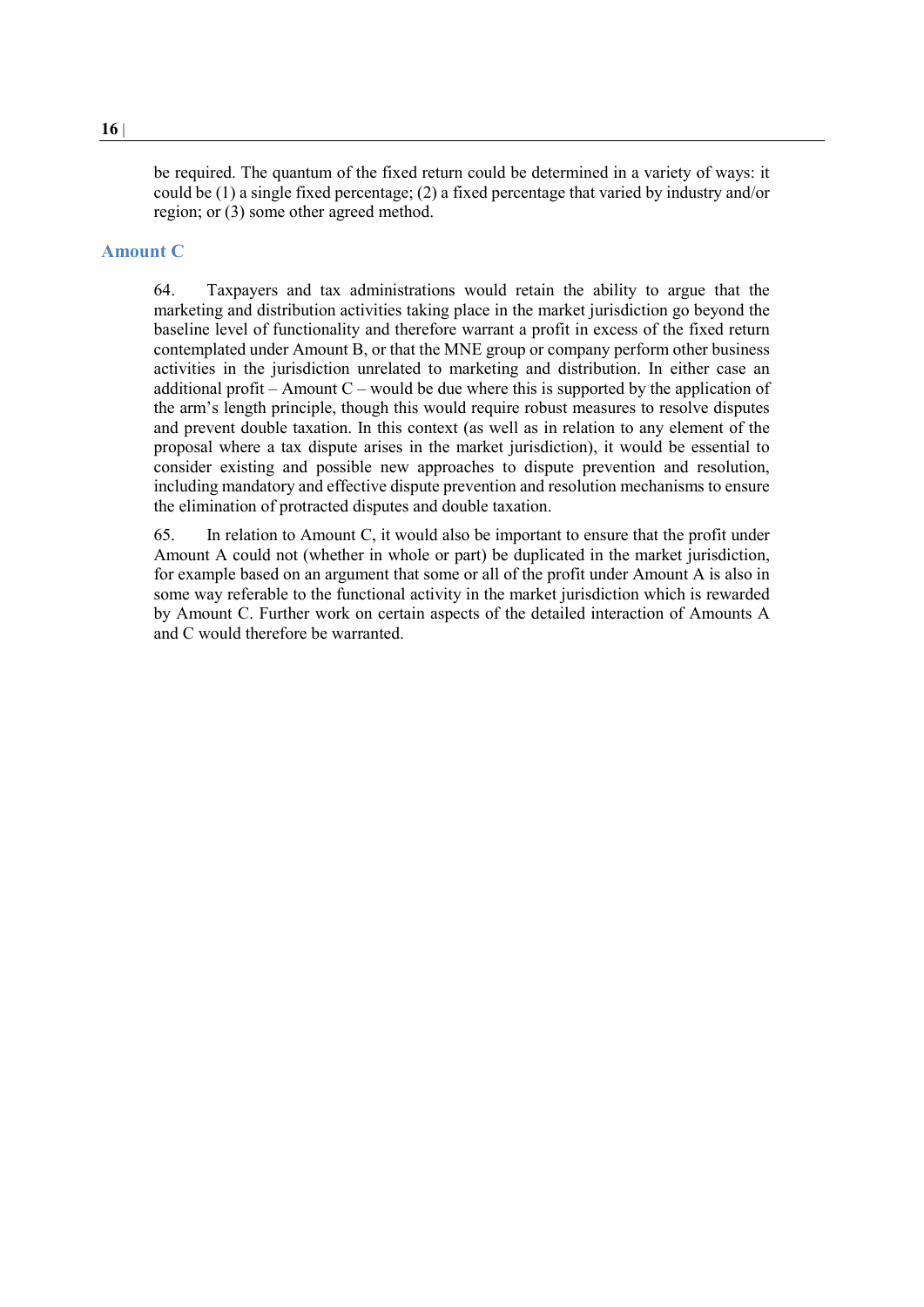# **Questions for public comments**

<span id="page-19-0"></span>Commentators' views are requested on the policy, technical and administrability issues raised by the proposal described above. In particular, comments are specifically requested on the following questions:

- 1. **Scope.** Under the proposed "Unified Approach", Amount A would focus on, broadly, *large consumer* (including *user*) *facing businesses*. What challenges and opportunities do you see in defining and identifying the businesses in scope, in particular with respect to:
	- a. their interaction with consumers/users;
	- b. defining the MNE group;
	- c. covering different business models (including multi-sided business models) and sales to intermediaries;
	- d. the size of the MNE group, taking account of fairness, administration and compliance cost; and
	- carve outs that might be formulated (e.g., for commodities)?
- 2. **New nexus**. Under the proposed "Unified Approach", a new nexus would be developed not dependent on physical presence but largely based on sales. What challenges and opportunities do you see in defining and applying a new nexus, in particular with respect to:
	- a. defining and applying country specific sales thresholds; and
	- b. calibration to ensure that jurisdictions with smaller economies can also benefit?
- 3. **Calculation of group profits for Amount A**. The starting point for the determination of Amount A would be the identification of the MNE group's profits. The relevant measure could be derived from the consolidated financial statements. In your view, what challenges and opportunities arise from this approach? Please consider in particular:
	- a. what would be an appropriate metric for group profit;
	- b. what, if any, standardised adjustments would need to be made to adjust for different accounting standards; and
	- c. how can an approach to calculating group profits on the basis of operating segments based on business line best be designed? Should regional profitability also be considered?
- 4. **Determination of Amount A**. In determining Amount A, the second step would exclude deemed routine profits to identify deemed residual profits. The final step would allocate a portion of the deemed residual profits (Amount A) to market jurisdictions based on an agreed allocation key (such as sales). In your view, what challenges and opportunities arise from this approach?